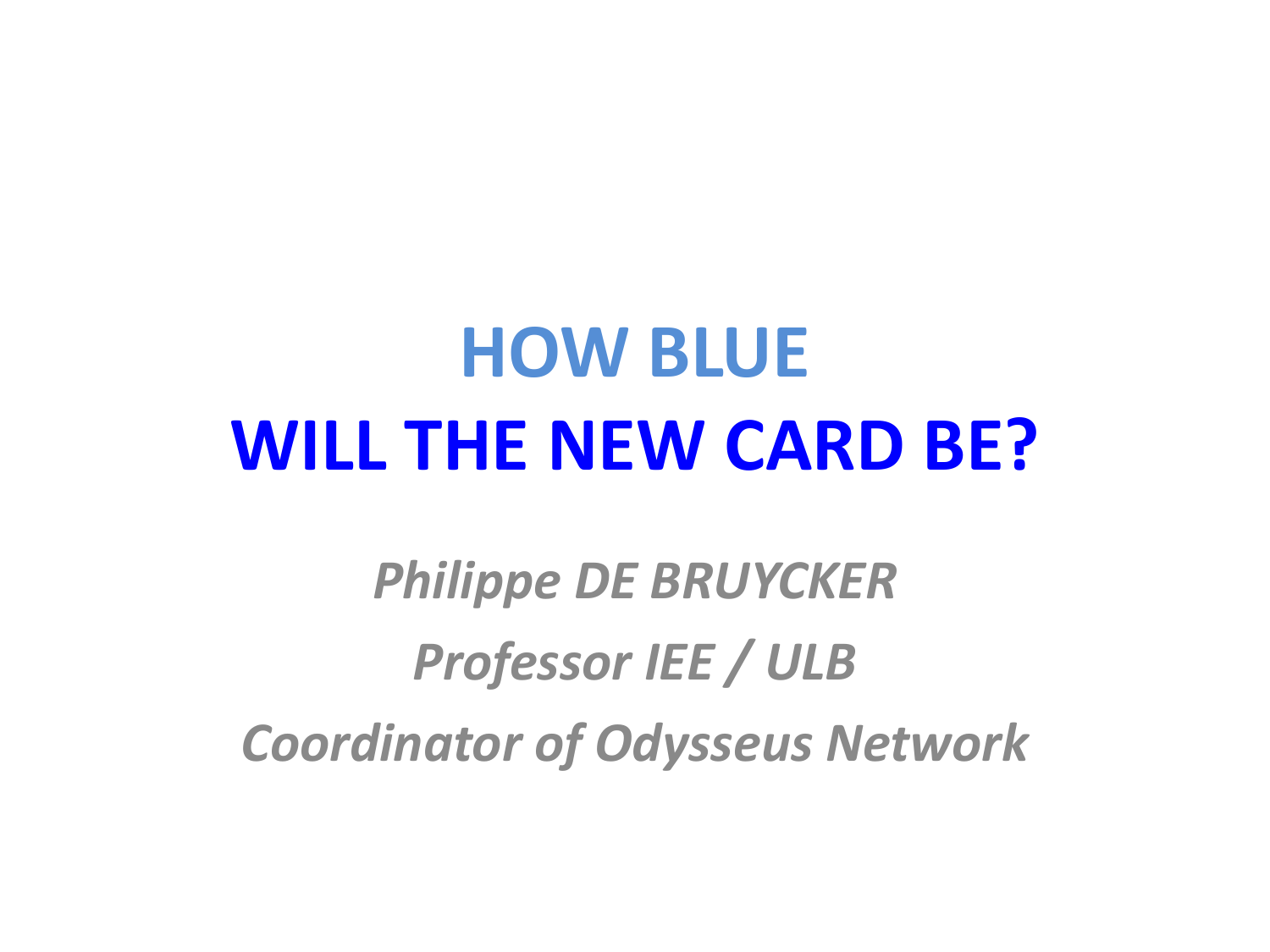# **PURPOSE & OUTLINE**

- 1. The policy debate
- 2. Definition of Highly Qualified as an issue?
- **3. European versus nationals schemes?**
- 4. Scope of directive
- 5. Admission rules
- 6. Mobility
- 7. Institutional framework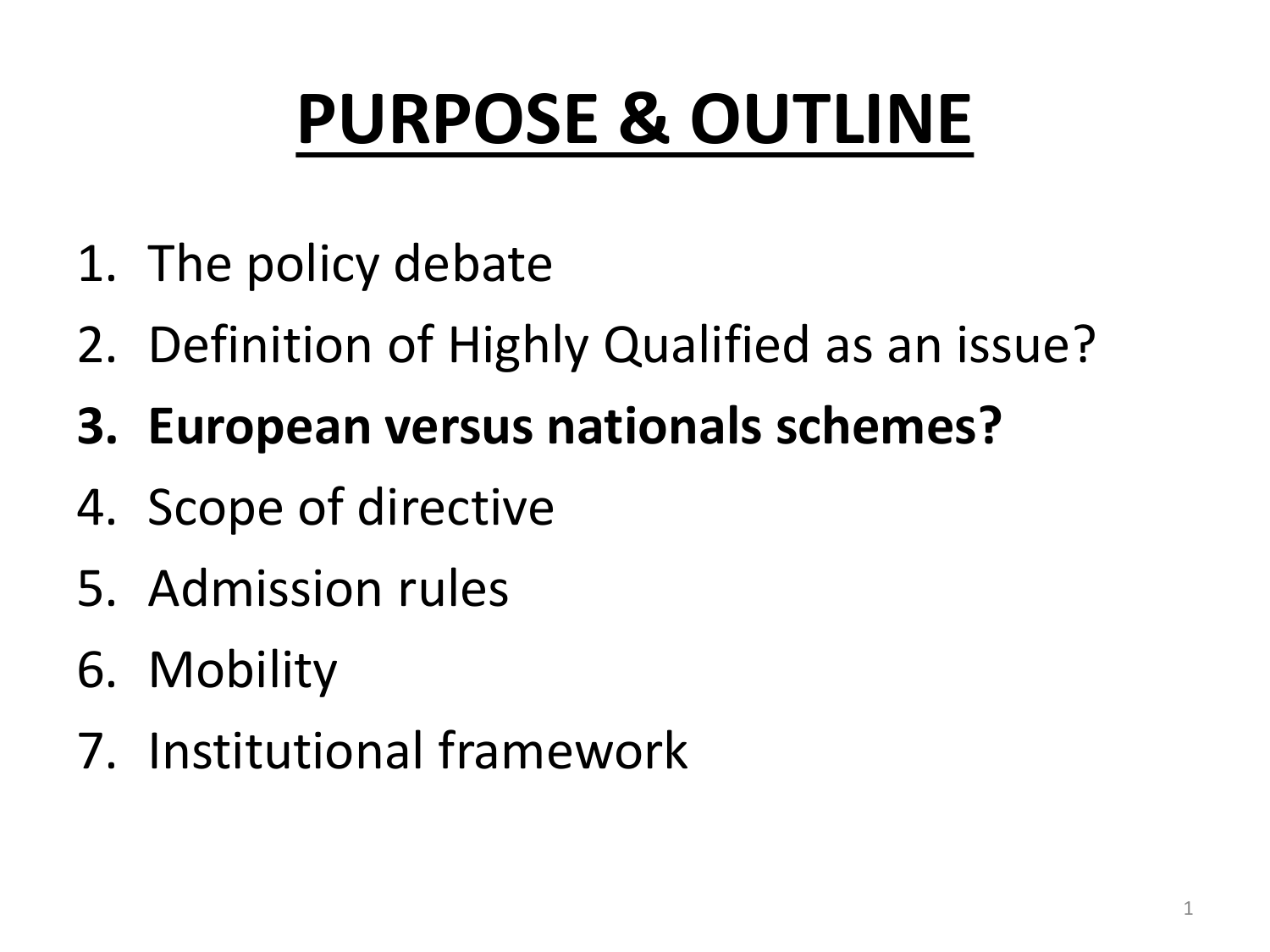# **1. THE POLICY DEBATE**

- Failure of Directive 2009/50 (actually EU Card for HS on top of national cards for HS and not replacing them)
- Political input of new Commission despite evaluation of DG Home in favor of statu quo in 2014
- Ambitious Commission proposal on 7 June 2016
- Aim of presentation = review of most important points of disagreement between EP and Council
- What is at stake? The EU added value of the future directive (may clauses = almost fake EU law)
- Policy / political debate rather than technical / legal (in JHA Council configuration)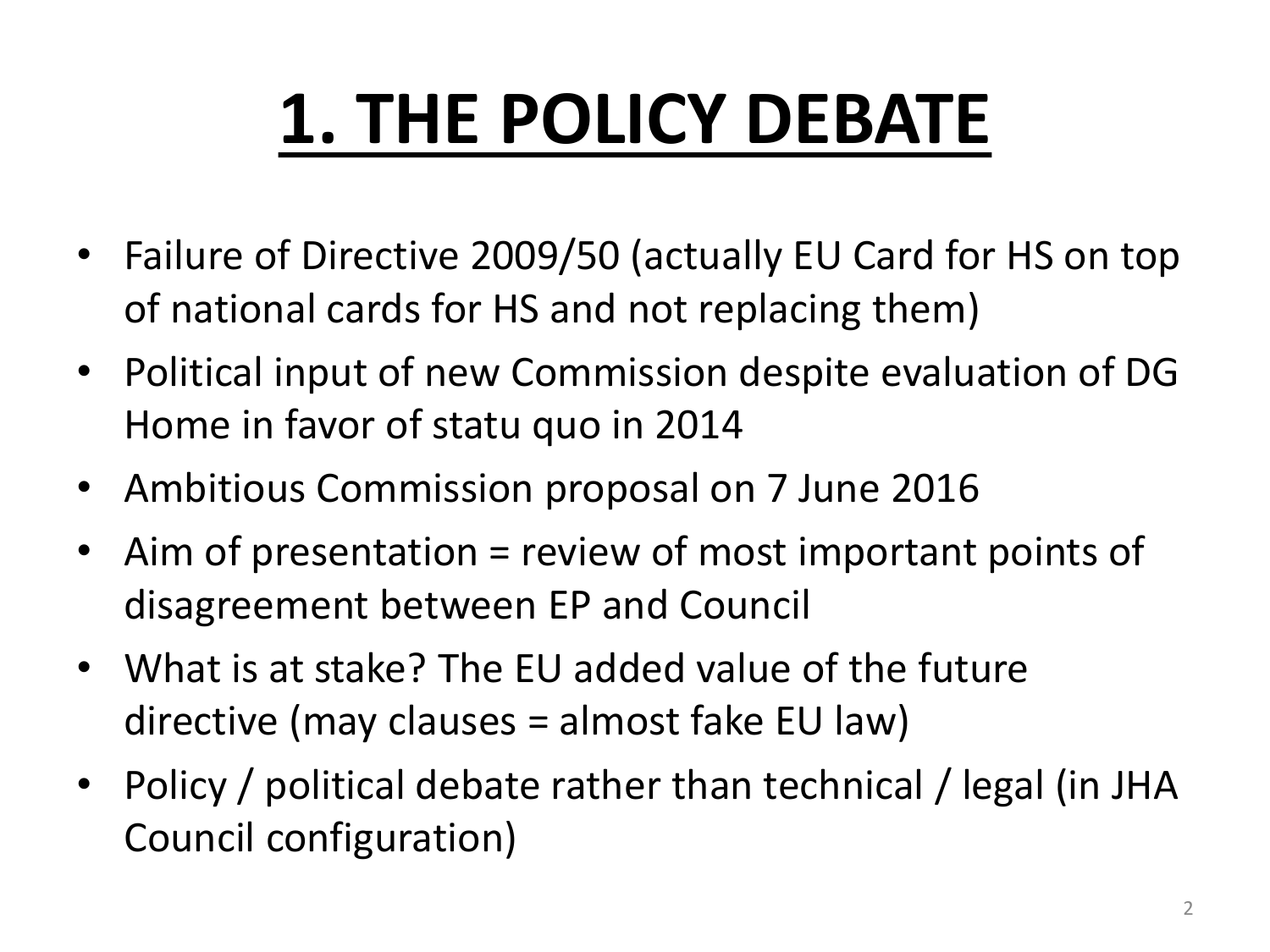### **2. DEFINITION OF HIGHLY QUALIFIED**

- "Highly skilled employment" referring to "Higher education qualifications" meaning a Bachelor degree after 3 years of post-secondary education
- Adequacy:
	- High for EU or for third countries ?
	- Very large target
	- With repercussions on level of ambition of directive
- Not about the brightest in "knowledge based economy"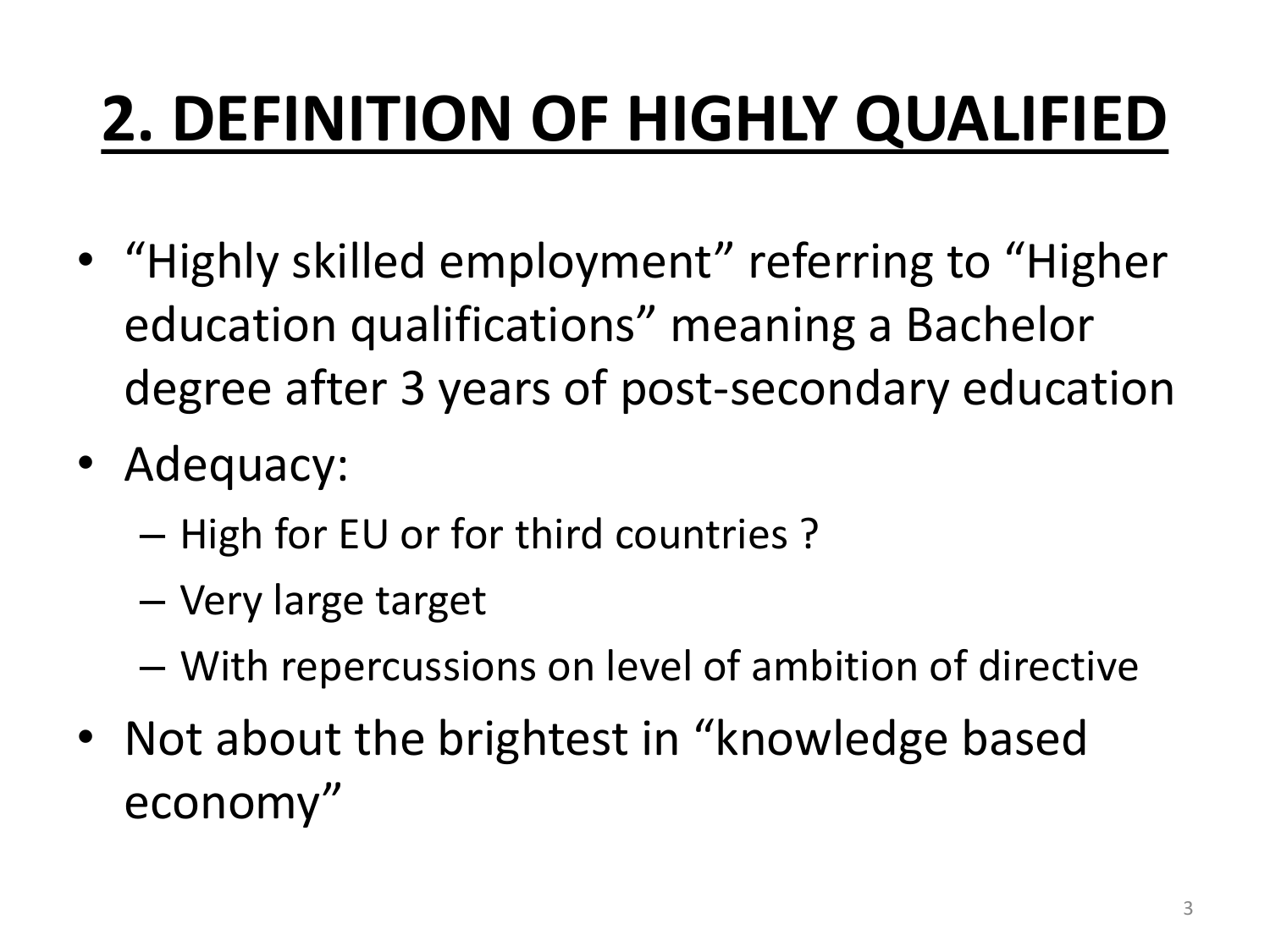#### **3. EUROPEAN VERSUS NATIONAL SCHEMES?**

#### • **Commission proposal:**

- Article 3, §4: *MS shall not issue any other permit than an EU Blue Card to TCNs for the purpose of highly skilled employment*
- Article 4, §2: *The directive shall not affect the right of MS to adopt or retain more favorable provisions in respect of art. 10, 14, 15, 16 & 17(5)*
- EP for Commission proposal / Council for keeping national schemes
- **The key debate!**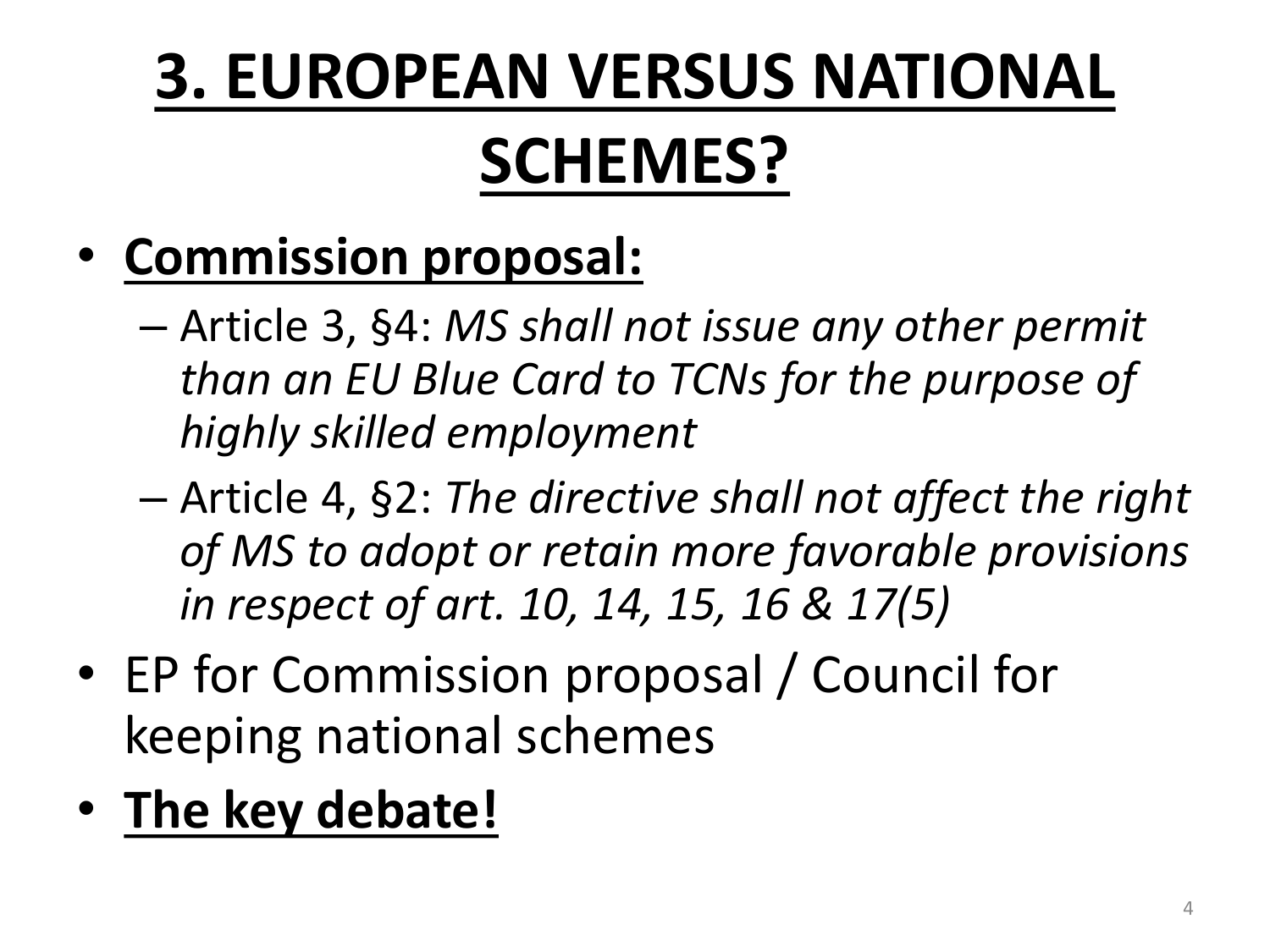#### **4. SCOPE OF DIRECTIVE: INTERNATIONAL PROTECTION**

|                      | <b>Directive 2009</b> | <b>Commission</b><br>Proposal | <b>Council</b> | <b>EP</b> |
|----------------------|-----------------------|-------------------------------|----------------|-----------|
| Applicants           | <b>OUT</b>            | <b>OUT</b>                    | <b>OUT!</b>    | IN        |
| Protected<br>persons | <b>OUT</b>            | IN                            | OUT?           | IN!       |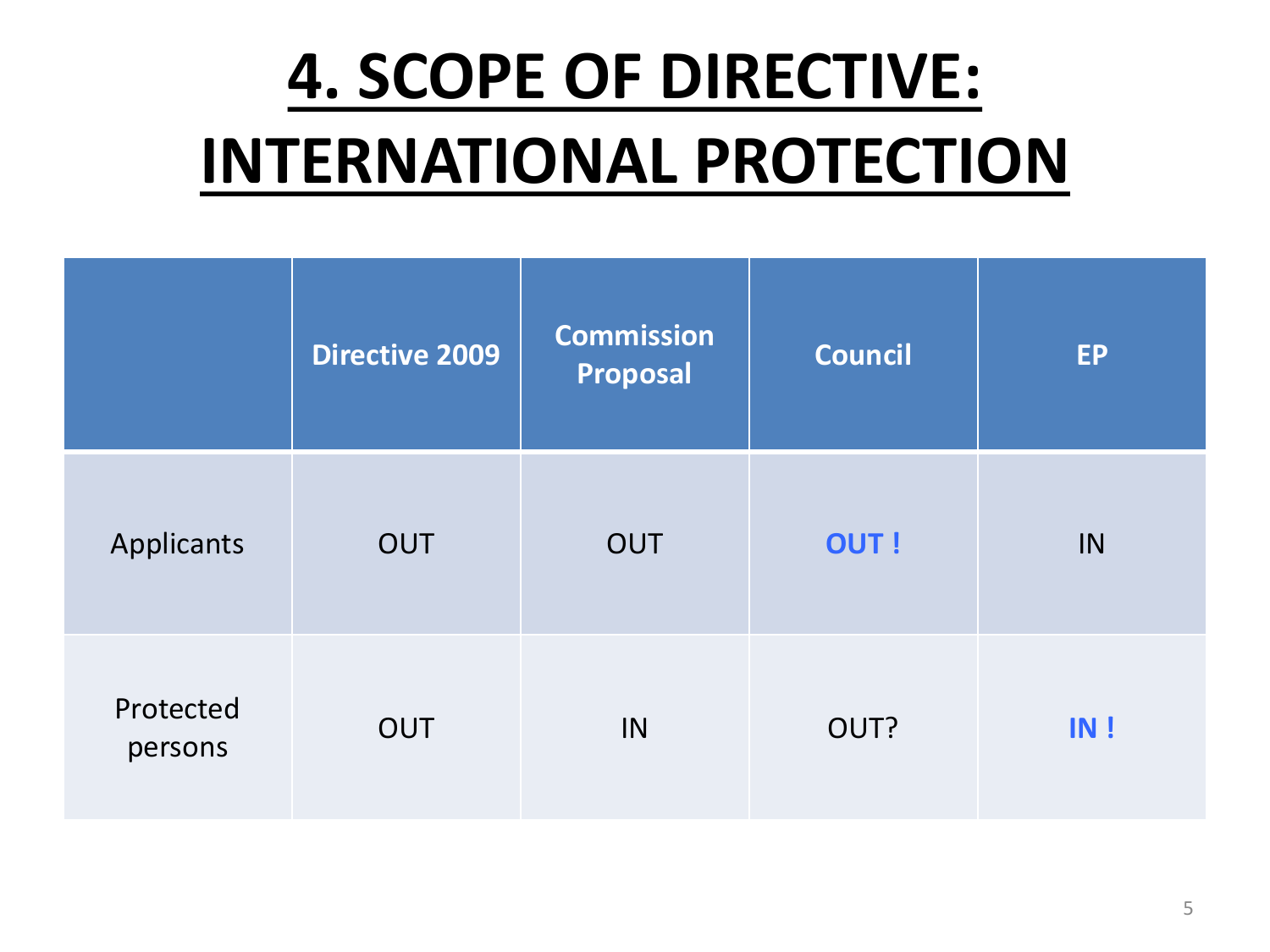## **5. ADMISSION RULES: SALARY THRESOLD**

- Commission proposal:
	- at least the gross annual salary and not higher than 1,4 times (instead of 1,5 currently)
	- reduction to 0,80% for professions in need and students graduated since 3 years
- Council: reservations and even opposition to lowering
- EP: prefers obligations that national conditions are met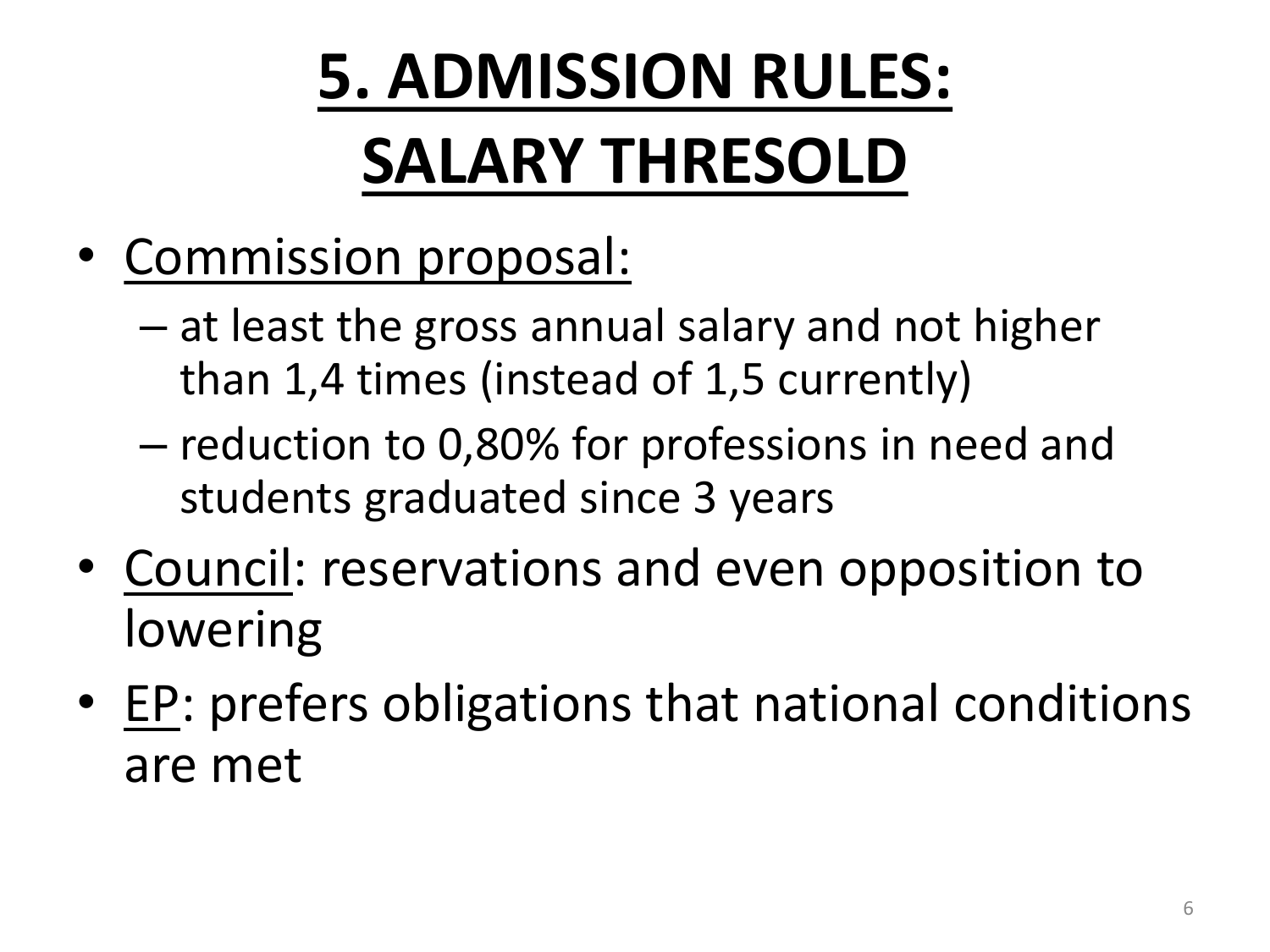## **5. ADMISSION RULES: LABOUR MARKET TEST (LMT)**

- System driven by demand
- LMT still possible for 12 months (renewable) but in a limited way (inspired by rules for transition period in case of EU enlargement)
	- Serious disturbances of labour market (like high unemployment in occupation or sector)
	- Obligation of notification of intention to COM
	- with justification that can be checked by COM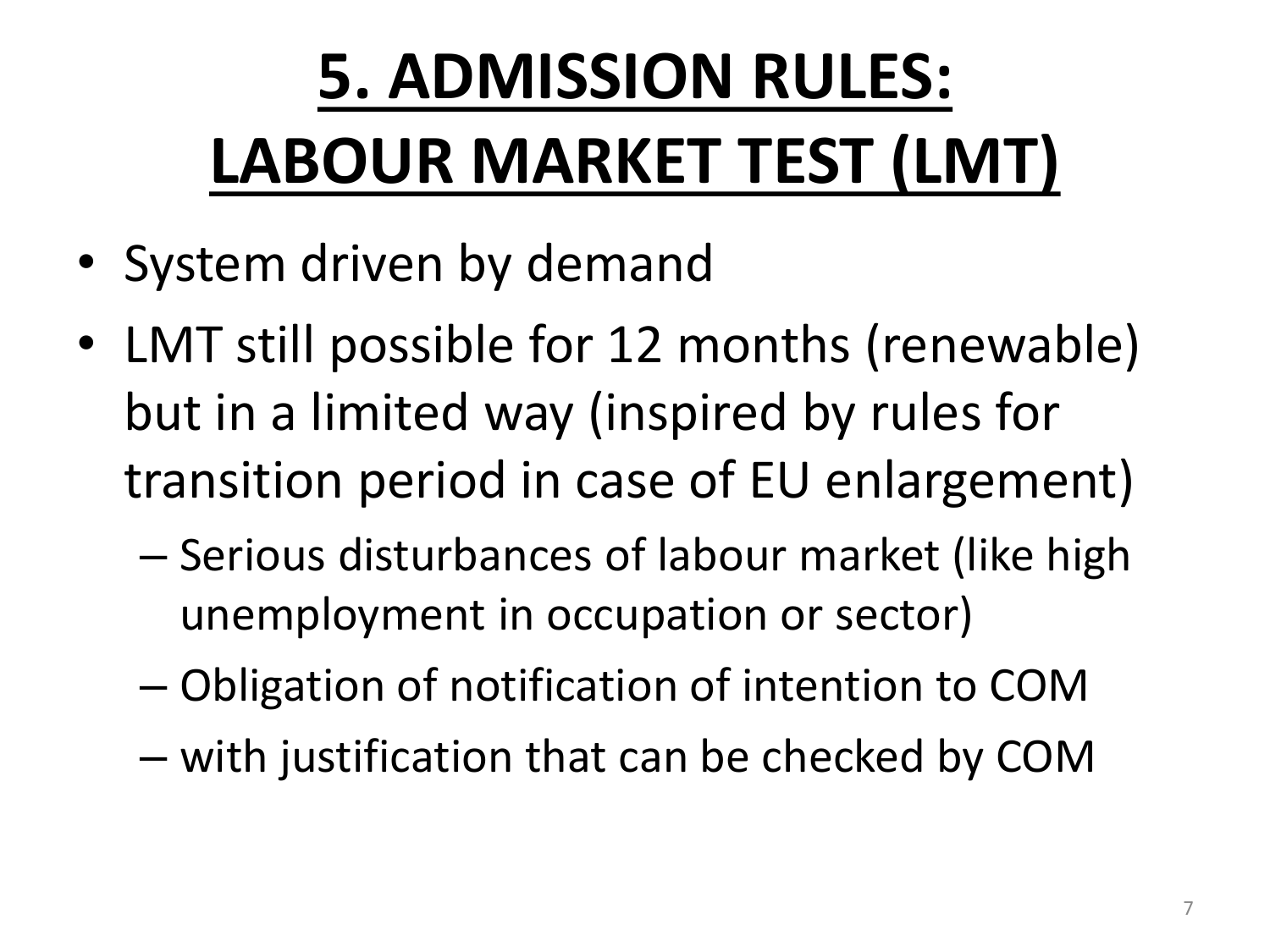• Almost no facilitation in 2009 Directive like (less that LTR directive; old fashioned instruments of 1st generation)

#### • **Commission proposal:**

- Short-term stays: right to exercise business activity in 2<sup>nd</sup> MS on basis of BC (why only these activities?)
- $-$  Long-term stays: after 12 months in 1<sup>st</sup> MS:
	- submission of application for another BC but right to work in highly skilled employment immediately after
	- limited LMT possible if foreseen for TCN coming from TC
	- answer within 30 days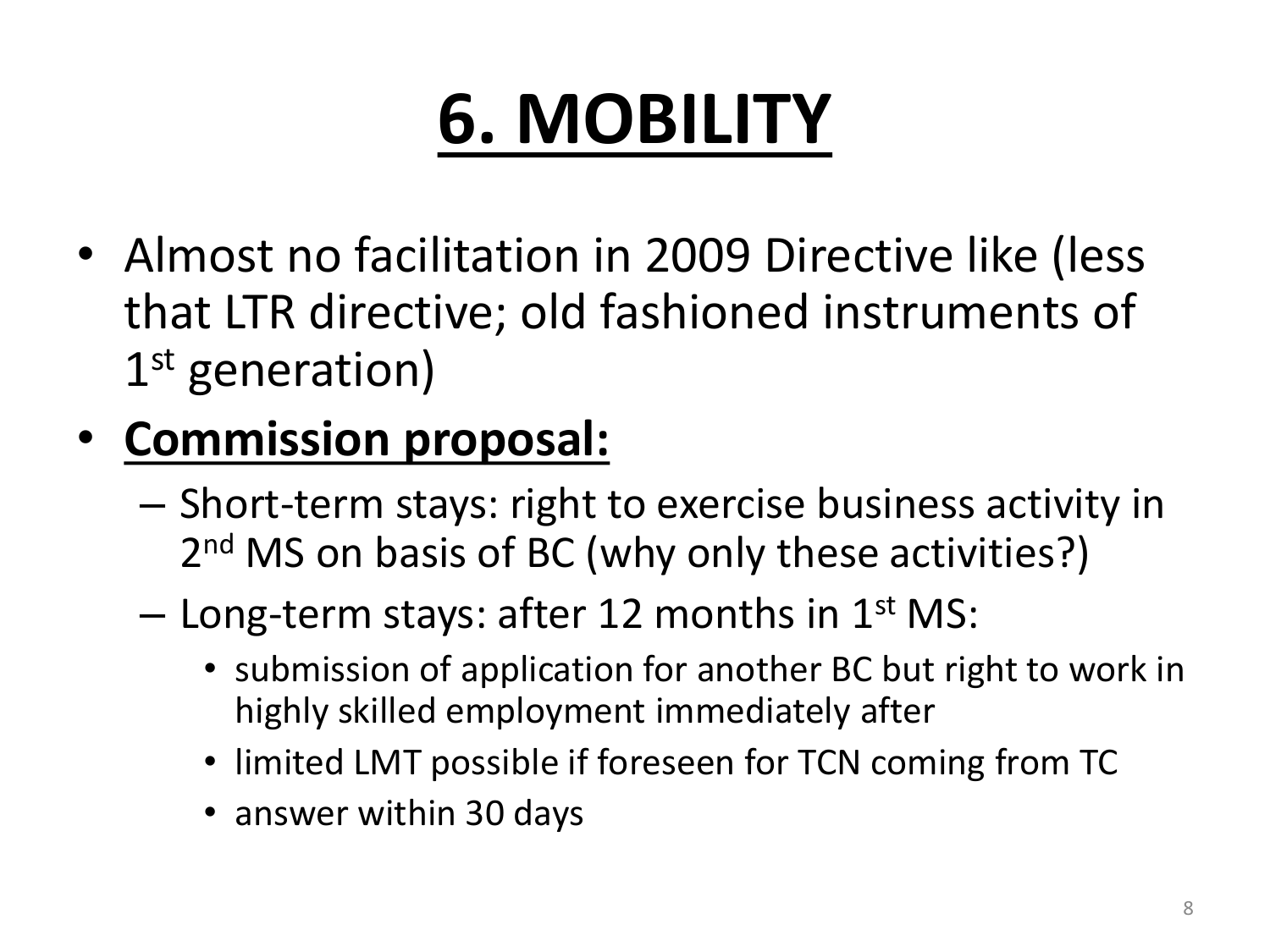- EP: replace second BC application by simple system of notification
- Council: ?
	- Transformation in a "may clause" of right to work immediately after submission (the period of 30 days)
	- Keep possibility of limited LMT
- **The other key issue for added value of directive:** finally opening of European debate over mobility of important category of TCNs
- Interesting to compare with articles 21 and 22 of Directive 2014/66 on ICTs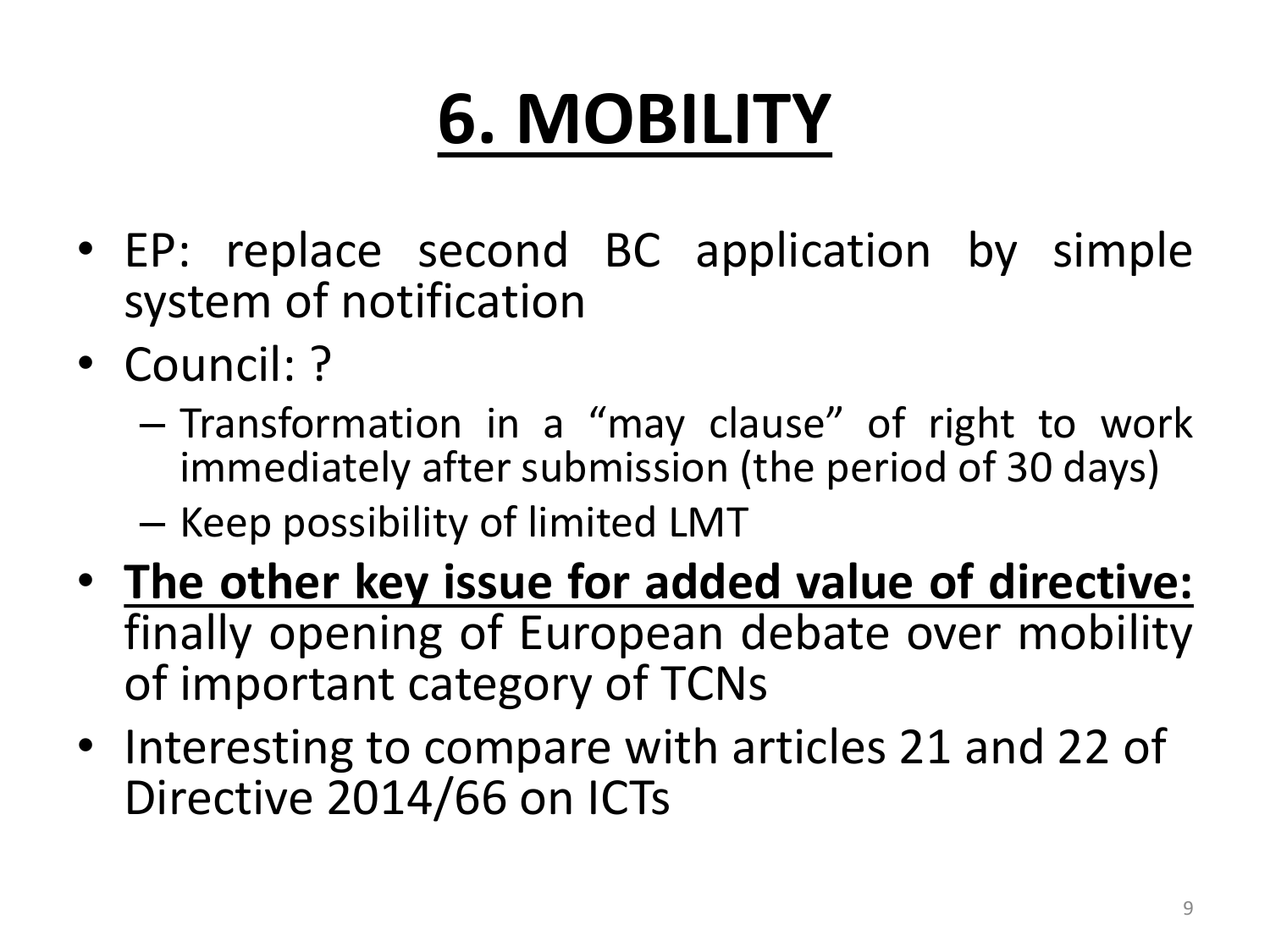|                   | <b>ICTs</b>                                         | <b>Com proposal</b>       |
|-------------------|-----------------------------------------------------|---------------------------|
| <b>Short-term</b> | <b>Notification</b>                                 | Mutual<br>recognition     |
| Long-term         | <b>Notification or</b><br><b>New</b><br>application | <b>New</b><br>Application |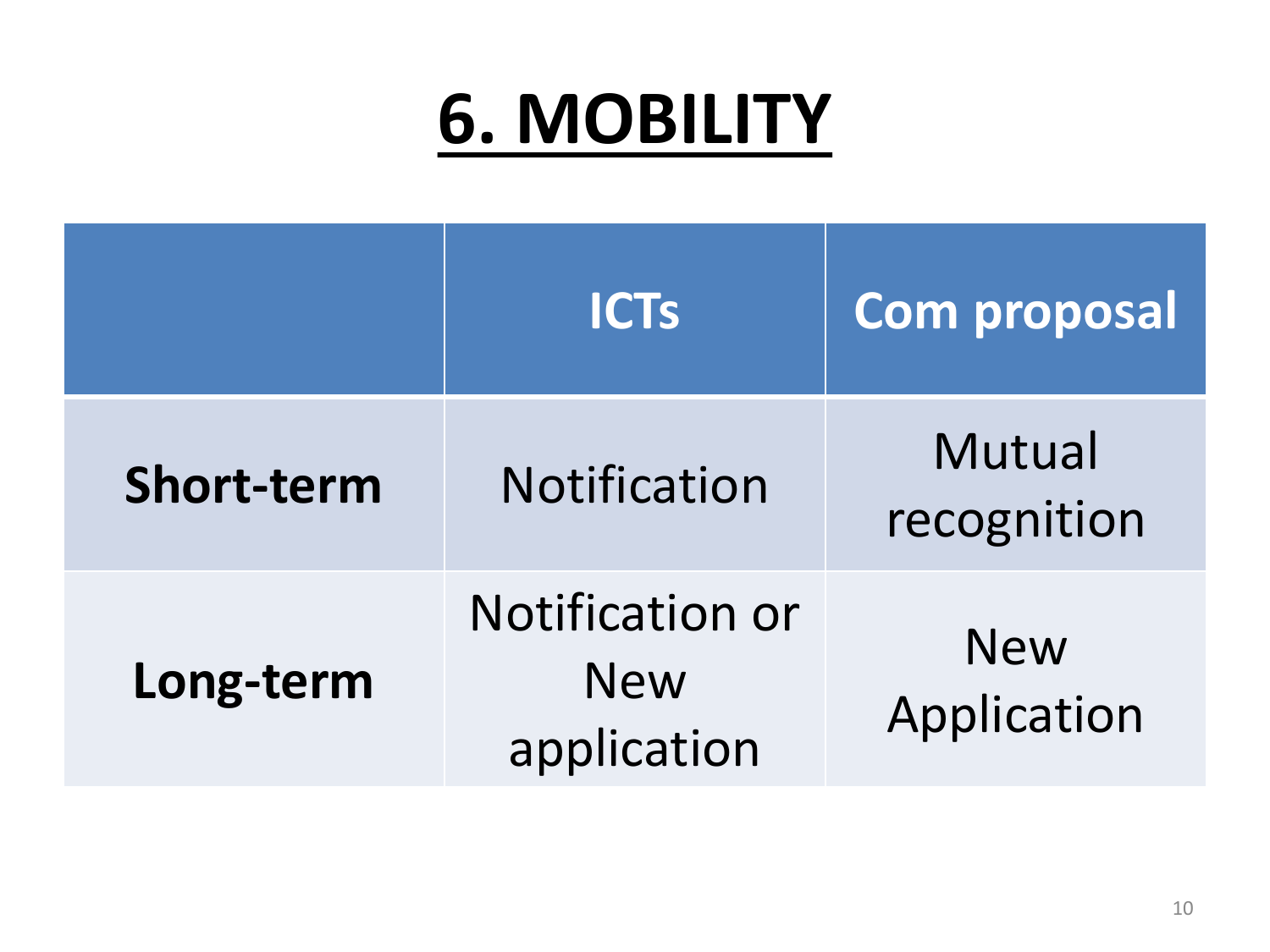• Keep in mind objective of article 79, §2, (b) TFEU:

*"The definition of the rights of third-country nationals residing legally in a Member State, including the conditions governing freedom of movement and of residence in other Member States"* (not mobility!)